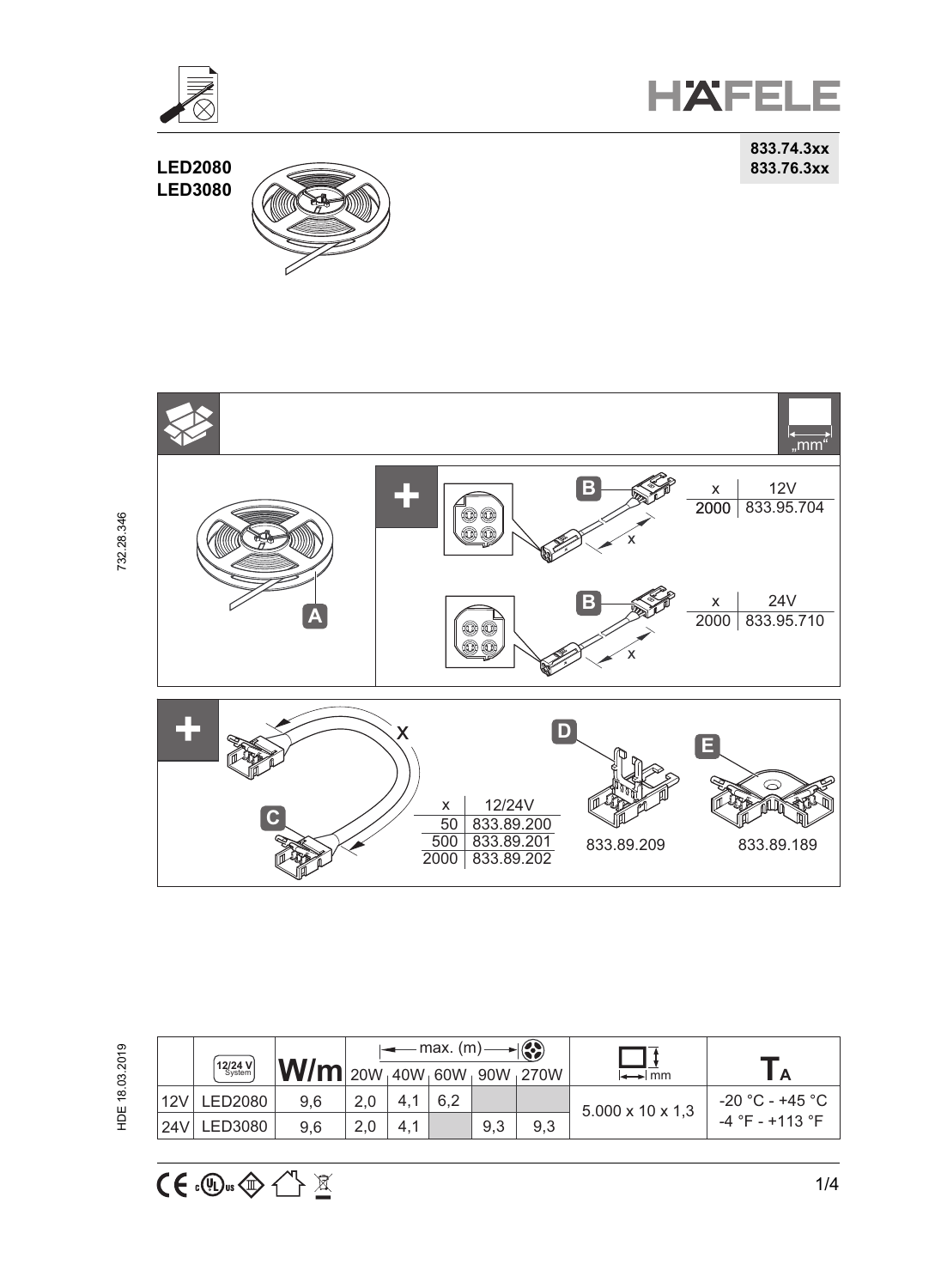

732.28.346

HDE 18.03.2019 732.28.346 HDE 18.03.2019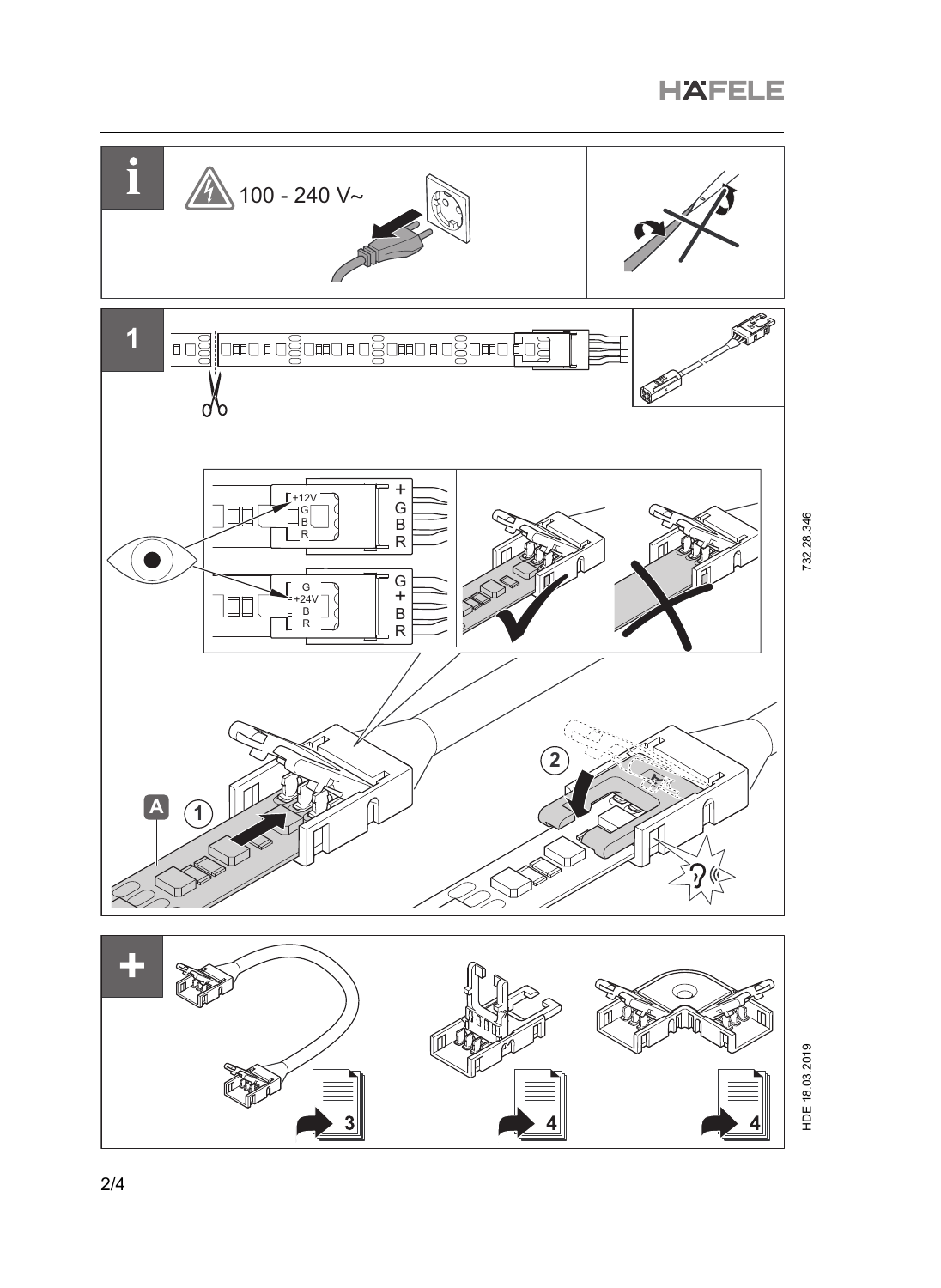



732.28.346

HDE 18.03.2019 732.28.346 HDE 18.03.2019